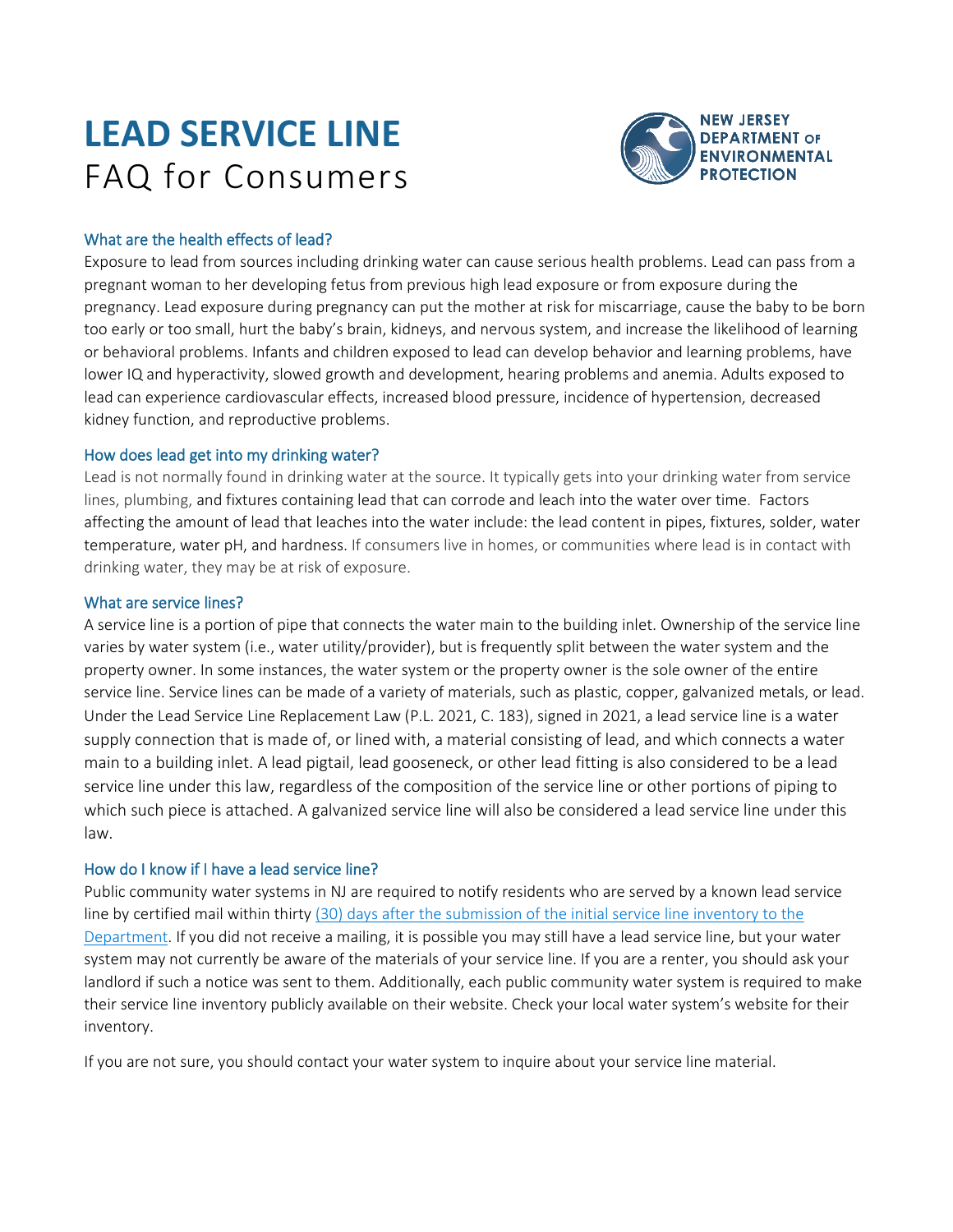If you want to identify your service line material on your own, the Lead Service Line Collaborative has some steps here:<https://www.lslr-collaborative.org/identifying-service-line-material.html>

# I did not receive a letter but someone I know (e.g., your neighbor) received a mailing, why is this?

It may be that your home is not served by a lead service line, or it is possible you may still have a lead service line, but your water system may not currently be aware of the materials of your service line.

If you are not sure of the service line material(s), you should contact your water system to inquire about your service line material.

#### Why did I receive a letter from my water system saying I have a lead service line?

You received this notice because in July 2021, the Lead Service Line Replacement Law was enacted, requiring all community water systems to replace lead service lines in their service area within 10 years. Under this law, community water systems are required to notify customers, non-paying consumers, and any off-site owner of a property (e.g., landlord) when it is known they are served by a lead service line. Note that the definition of lead service line now includes galvanized service lines. If you have a galvanized service line, you will receive this notice as well.

While lead in drinking water is understood to pose health risks, your water system is required to address lead issues in the drinking water. This includes extensive monitoring and treatment requirements to ensure that water systems provide water which is less likely to corrode lead plumbing.

#### I received a letter saying I have a galvanized service line, what does that mean?

Galvanized service lines are steel pipes that have been dipped in a protective zinc coating to prevent corrosion and rust. Galvanized piping was commonly installed in homes built before 1960 and was used as an alternative to lead pipes for water supply lines. Galvanized lines that are or were downstream of a lead source such as a lead service line can contribute to lead in drinking water. They also can capture lead from upstream lead sources and release lead if water quality changes or these pipes are disturbed.

Per the Lead Service Line Replacement Law, galvanized service lines are also considered lead service lines for the purposes of identification and replacement. The notices described above are also required to be sent to addresses served by galvanized lines. If you have a galvanized service line in your home, it will need to be replaced just as a lead service line would.

#### What can I do to minimize potential exposure to lead in drinking water?

If you wish to minimize potential exposure to lead in drinking water, you may consider the following options:

- Flush taps in your home for at least 30 seconds after water has been stagnant for more than six hours. If your home has a long service line, longer flushing times may be necessary.
- Consider purchasing a filter certified by NSF International to remove lead. <https://info.nsf.org/Certified/DWTU/>
- Only use cold water for cooking and preparing baby formula.
- Test your water for lead. The [DEP DataMiner Tool](https://www13.state.nj.us/DataMiner/Search/SearchByCategory?isExternal=y&getCategory=y&catName=Certified+Laboratories) can be used for assistance in locating a certified laboratory for lead analysis in drinking water.

Your water system is required to replace all lead service lines in their service area by 2031. At some point, you should be notified of when this replacement project will be scheduled. You may elect to replace your service line on your own, however the Department is not currently offering funding directly to homeowners for lead service